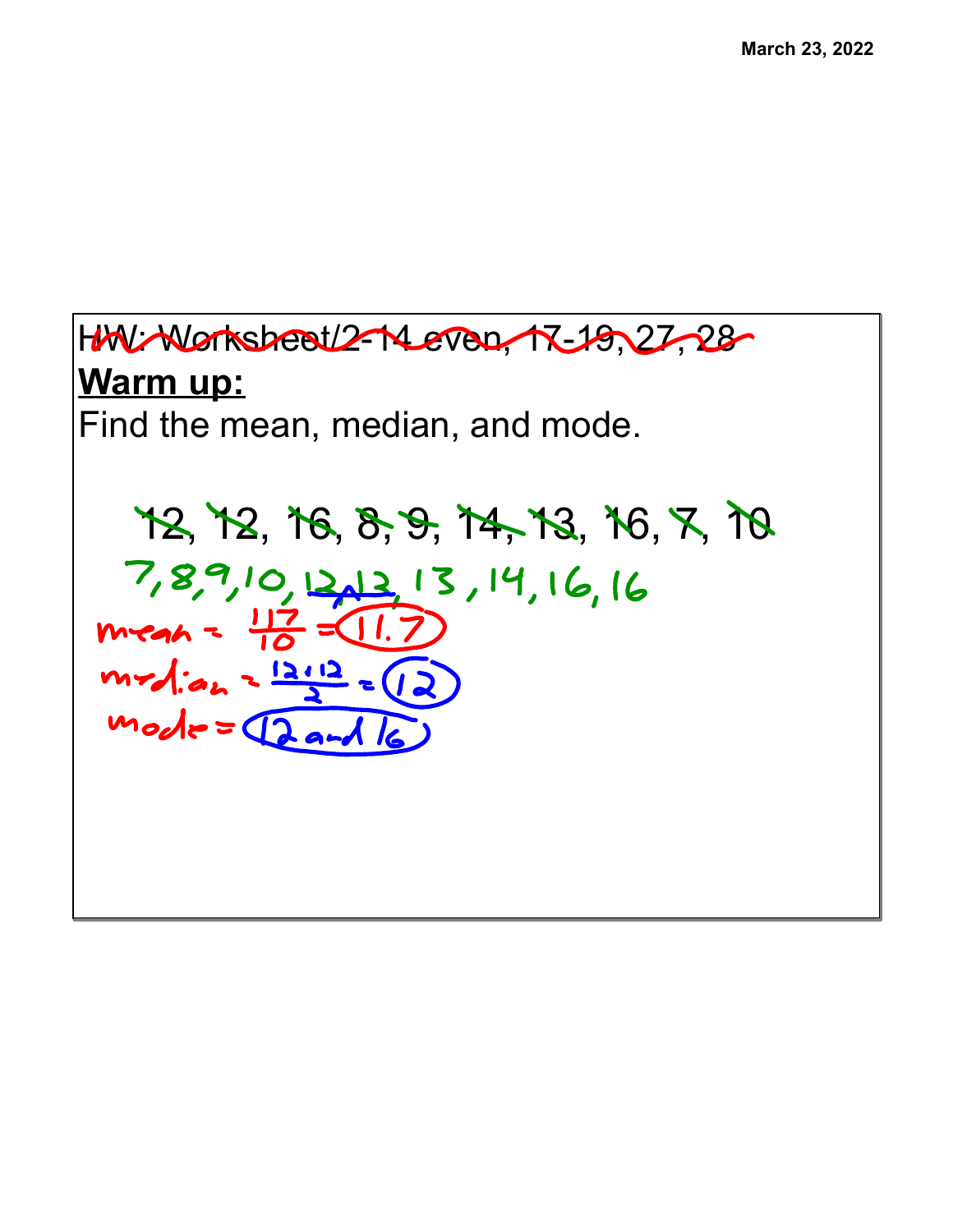# **HW Solutions**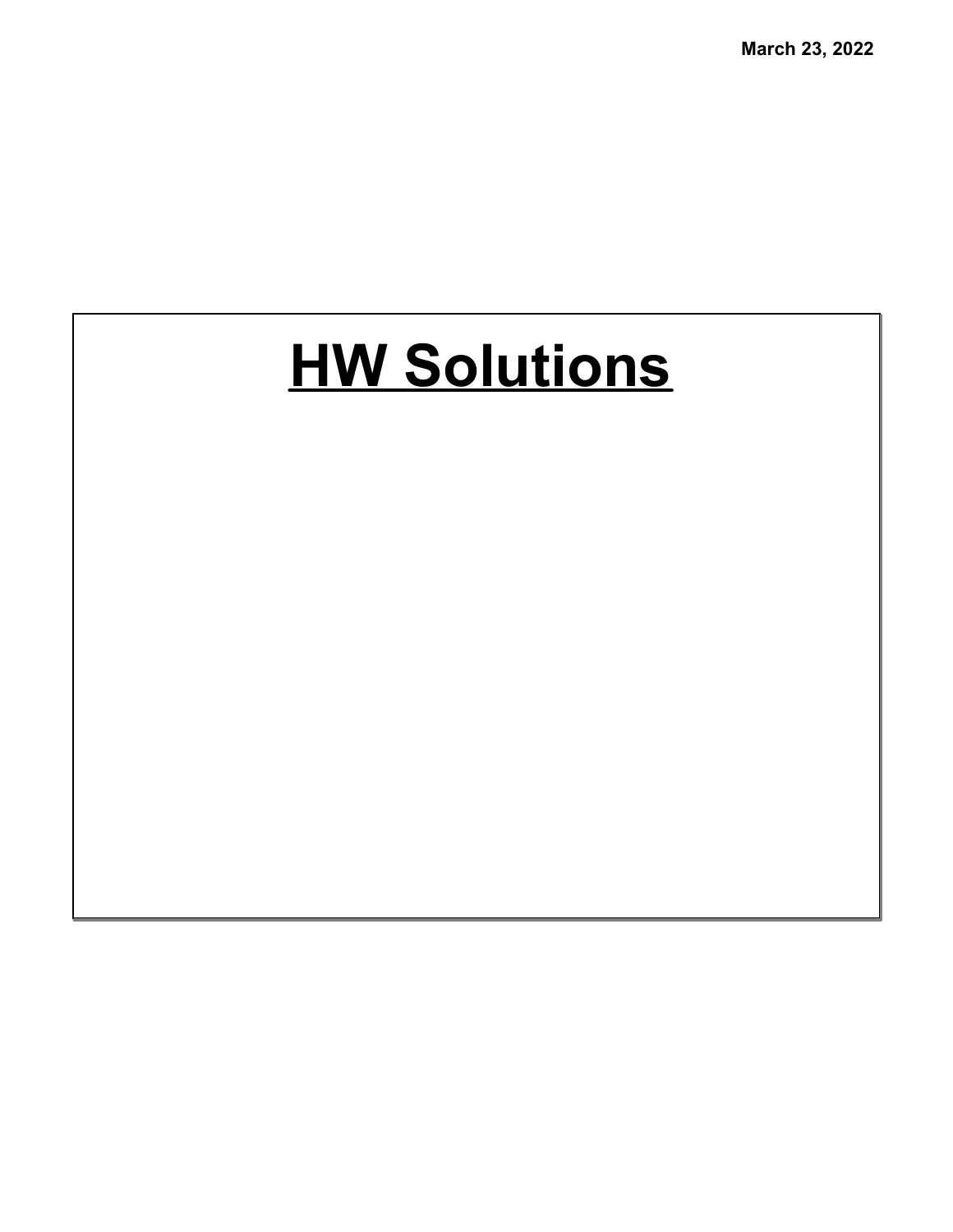#### What is a sample?

### a subset of a population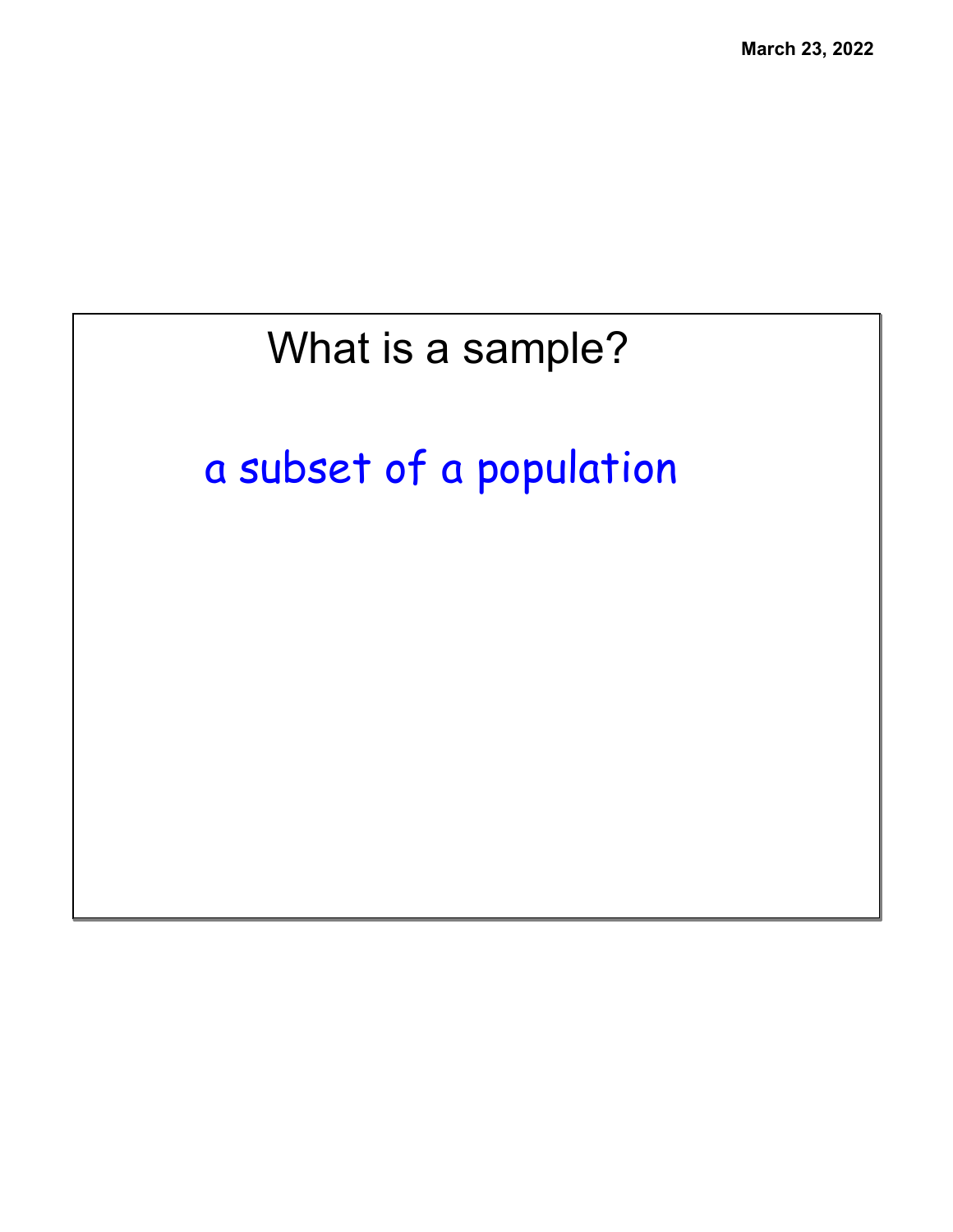When choosing a sample, we need to make sure it is not **biased**.

What would be an example of a biased sample?<br>Asking the fans of a certain term if they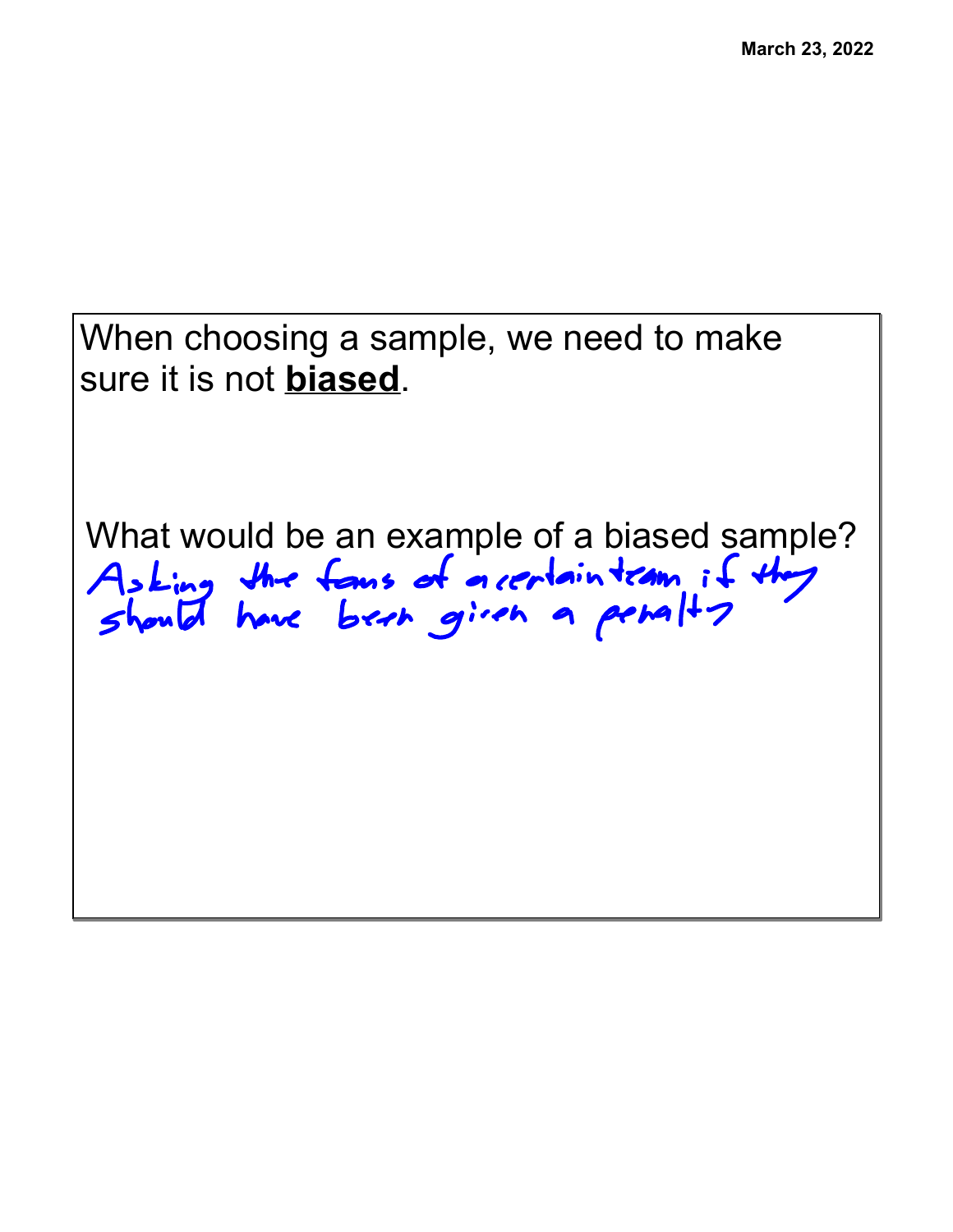**convenience sample** - involves members of a population that are easily accessed ex: to represent all students in a school, you survey the students in one math class **voluntary response sample** - involves only those who want to participate ex: students who wish to express their opinion are asked to complete an online survey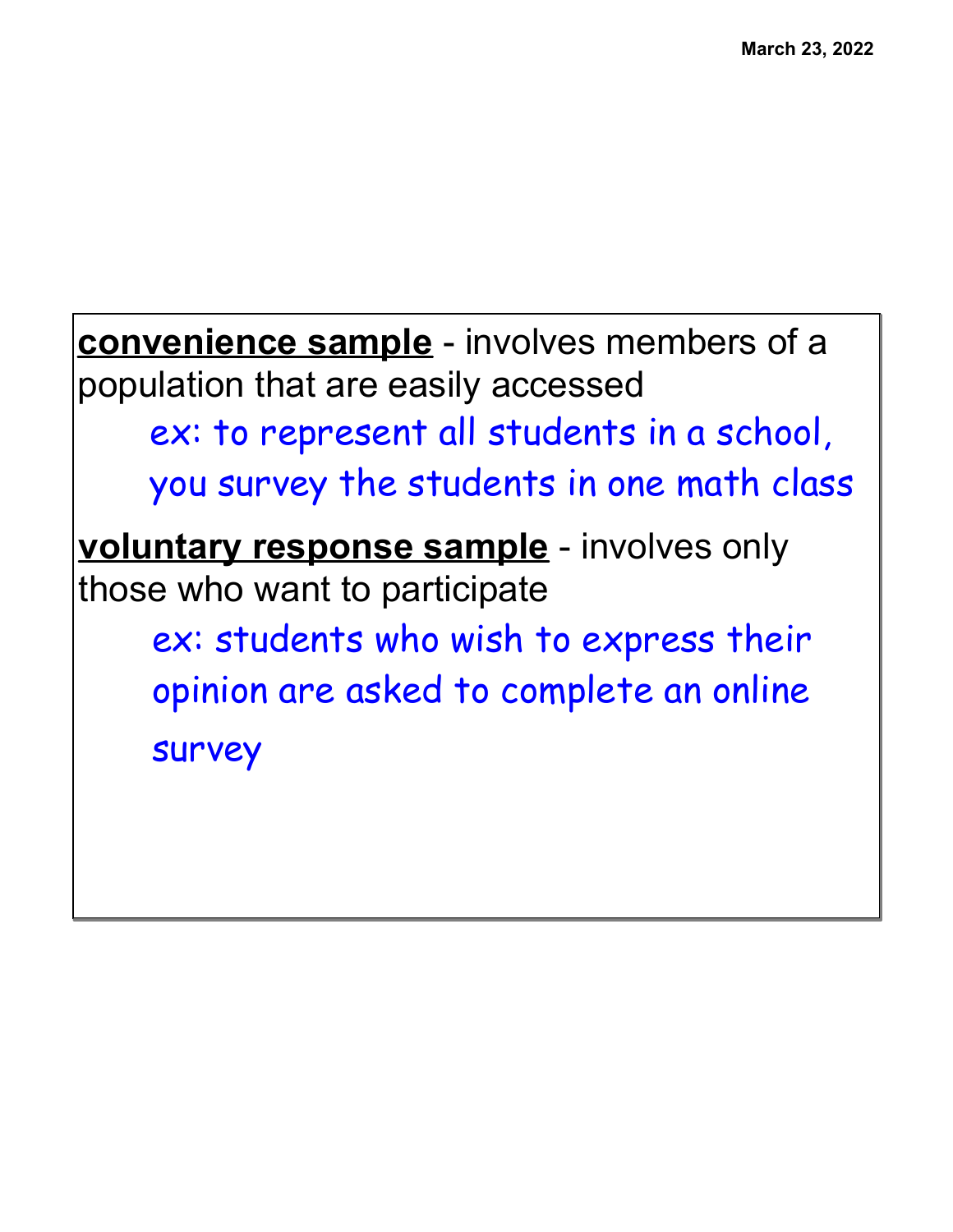To determine what kind of movies people like to watch, every tenth person who walks into a video rental store is surveyed. The store carries all kinds of movies. Out of 180 customers surveyed, 62 stated that they prefer action movies. The store managers concludes that about a third of all customers prefer action movies.

unbiased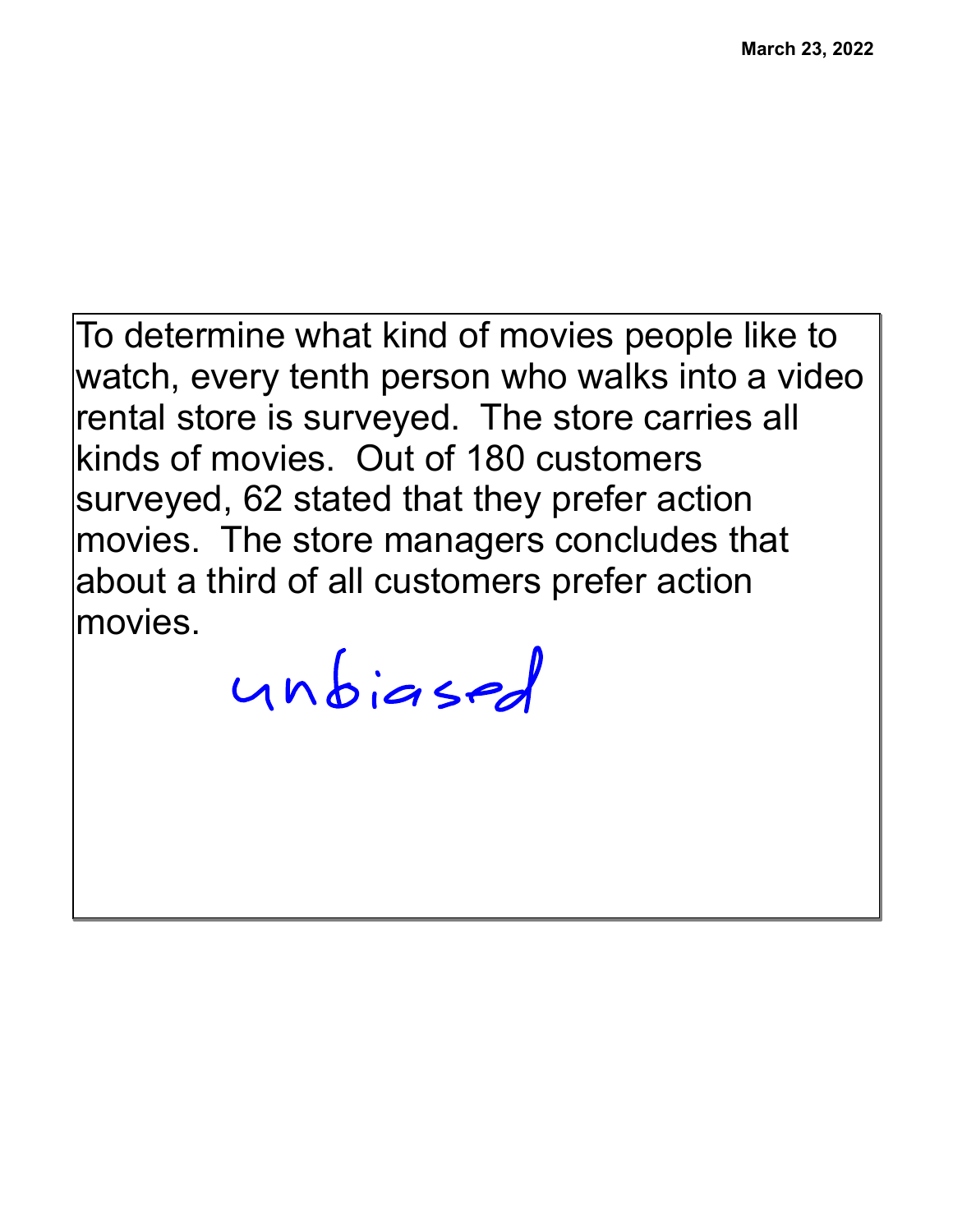A television program asks its viewers to visit a website to indicate their preference for two presidential candidates. 76% of the viewers who responded preferred candidate A, so the television program announced that most people prefer candidate A.

biased<br>voluntary response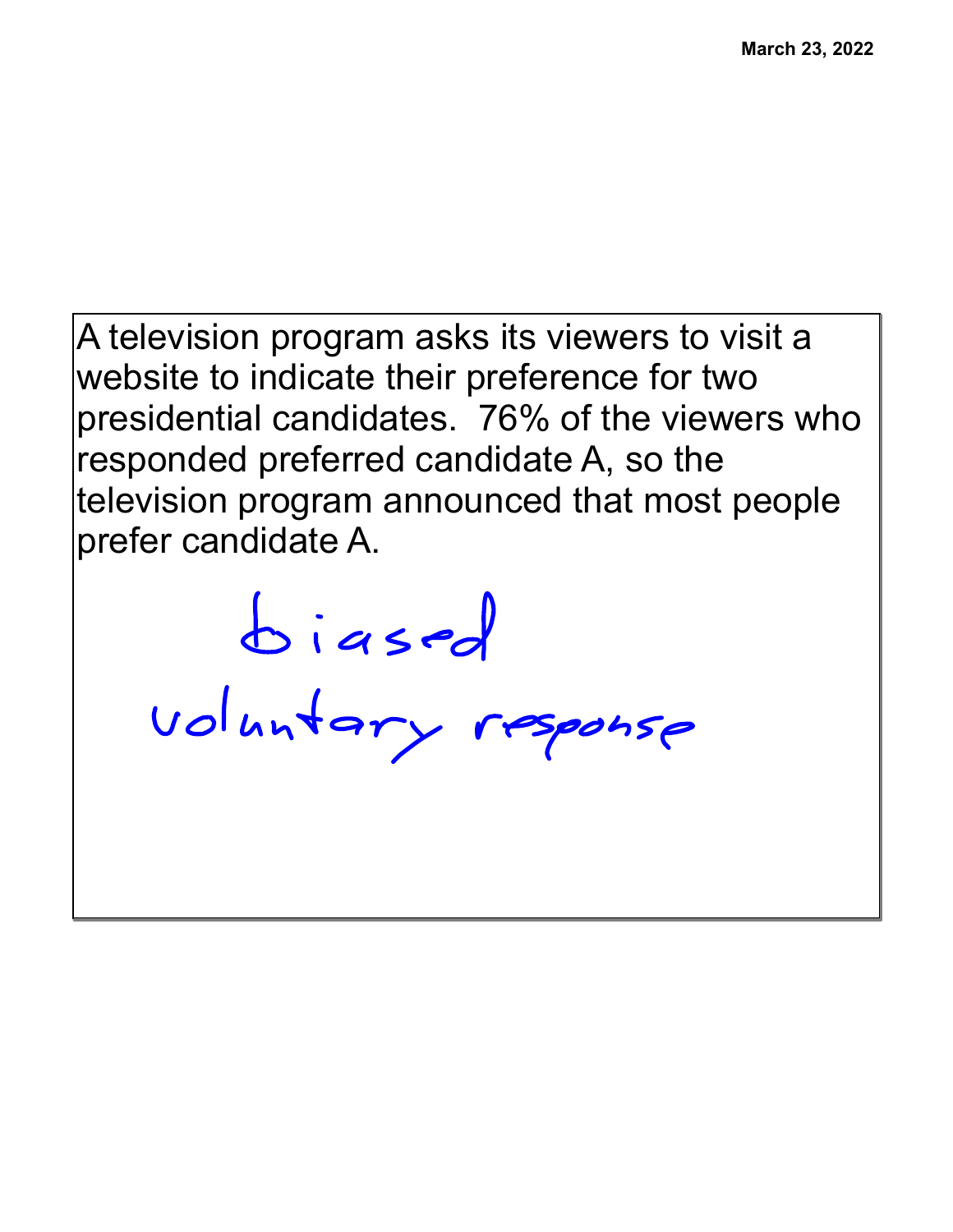To determine what people like to do in their leisure time, people at a local mall are surveyed. Of these, 82% said they like to shop. The mall manager concludes that most people like to shop during their leisure time.

biased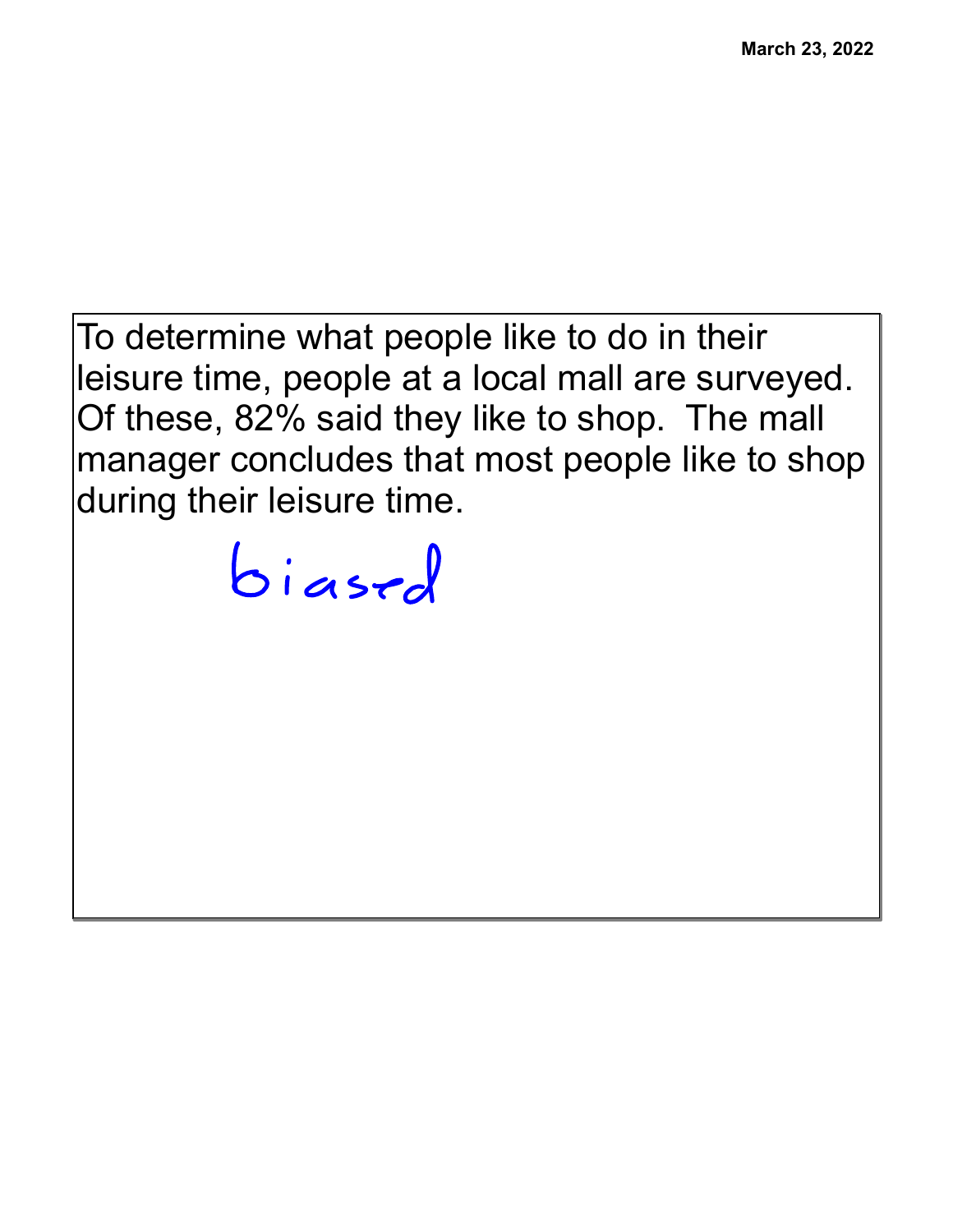To determine what kind of sport junior high school students like to watch, 100 students are randomly selected from each of four junior high schools in a city. Of these, 47% like to watch football. The superintendent concludes that about half of all junior high students like to watch football.

#### $unbias$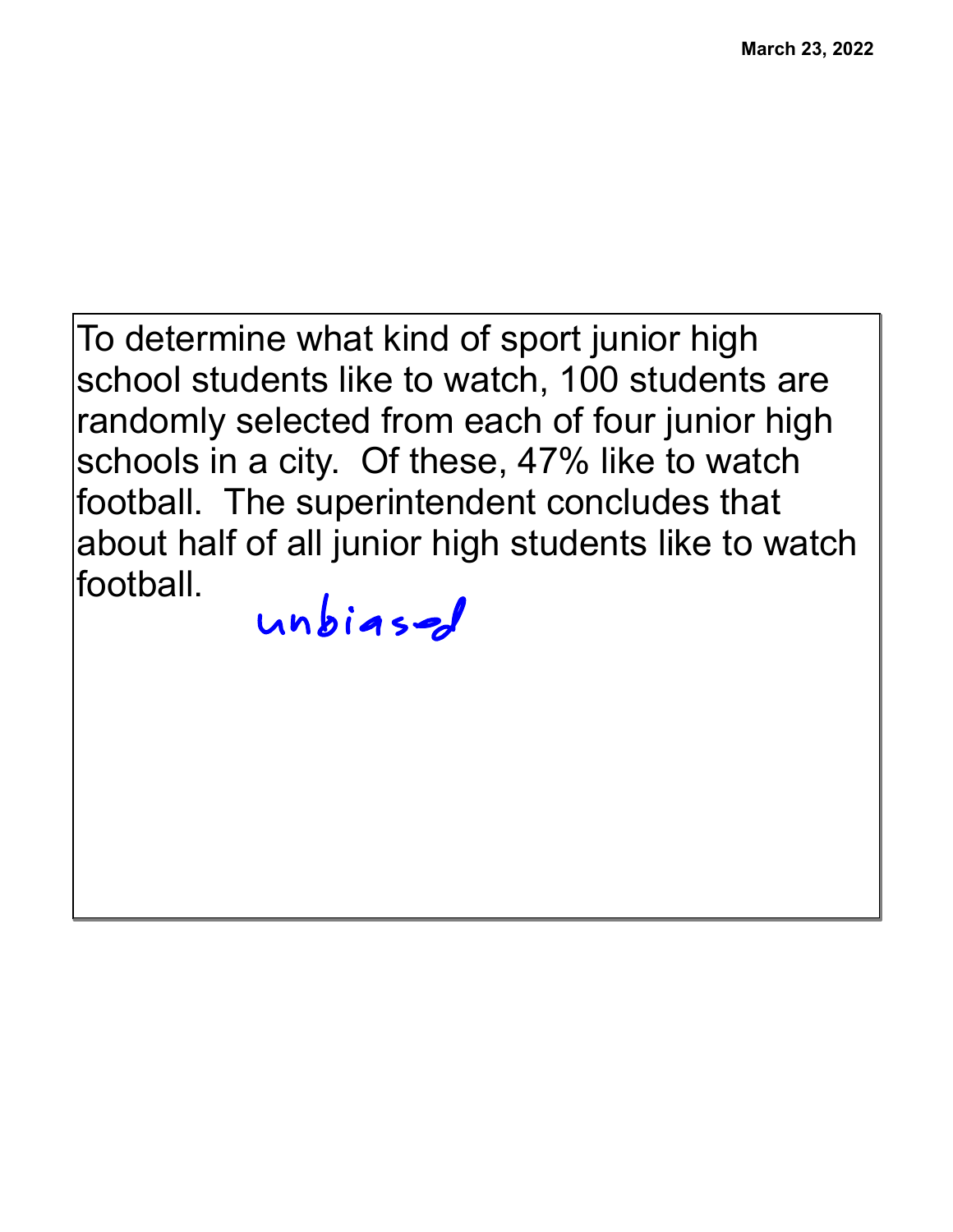## **Practice**

Determine whether each conclusion is valid. Justify your answer.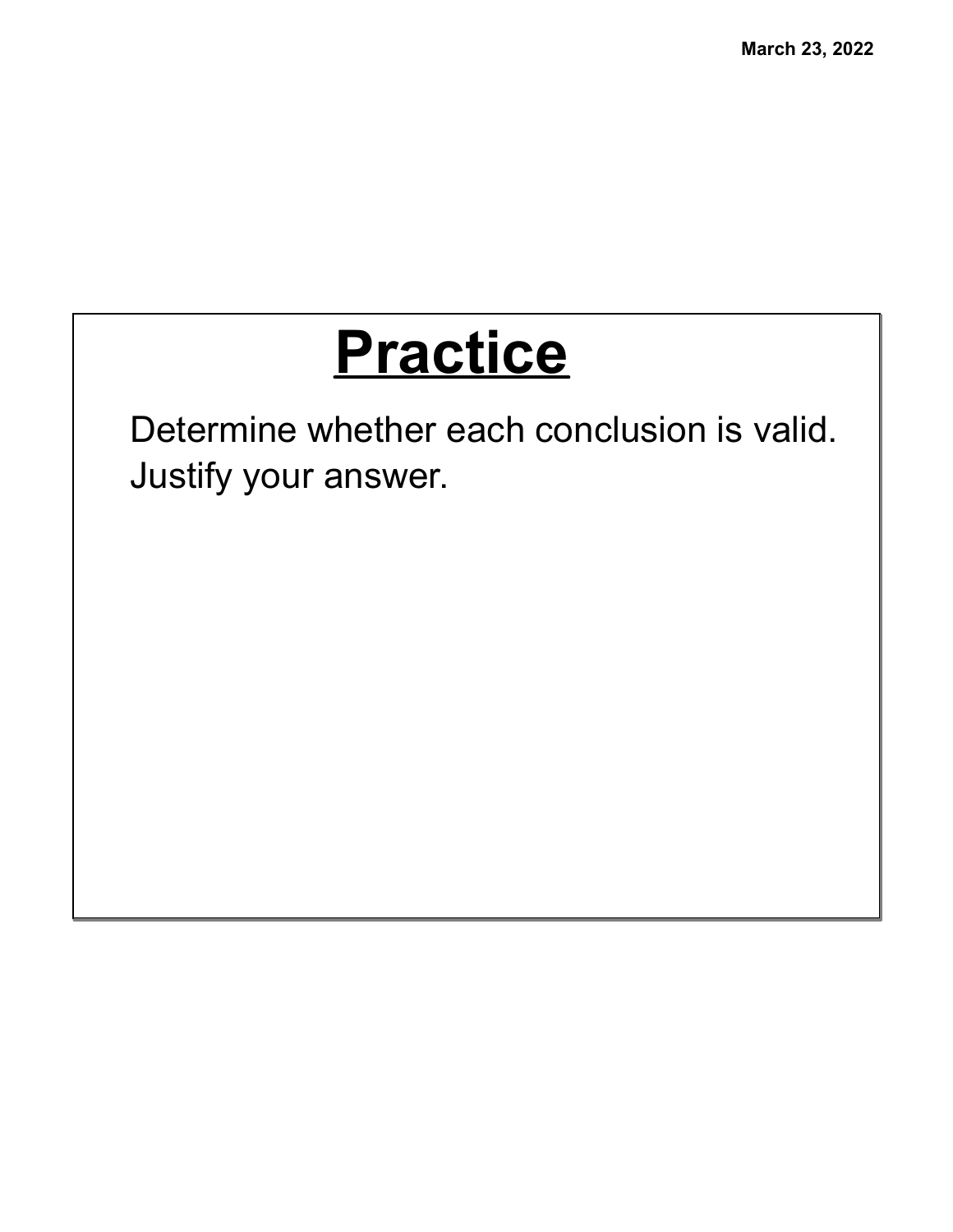1) To determine the number of umbrellas the average household in the United States owns, a survey of 100 randomly selected households in Arizona is conducted. Of the households, 24 said that they own 3 or more umbrellas. The researcher concluded that 24% of households in the United States own 3 or more umbrellas.

biased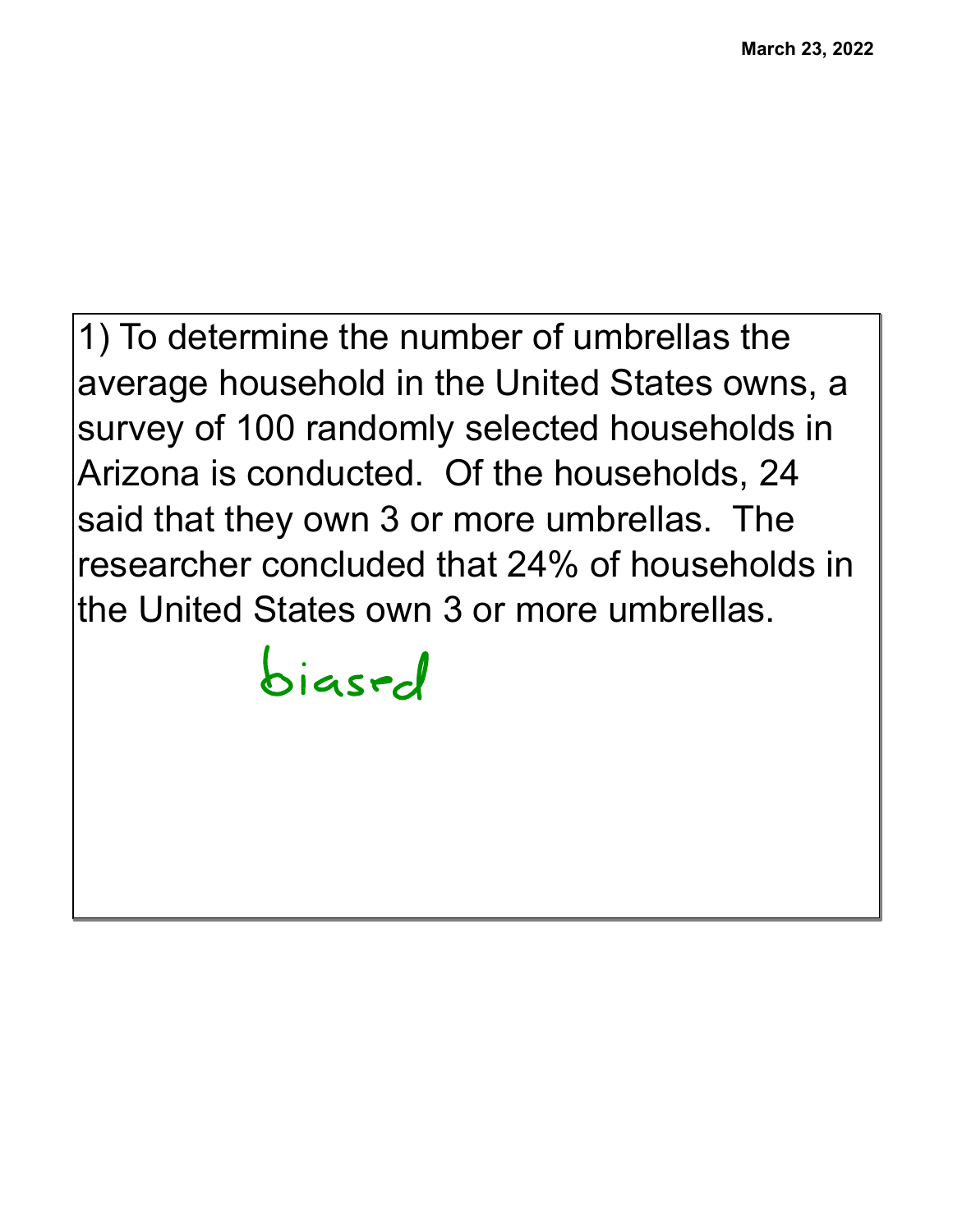2) To evaluate their product, the manufacturer of light bulbs inspects the first 50 light bulbs produced on one dat. Of these,  $2$  are defective. The manufacturer concludes that about 4% of light bulbs produced are defective.

biased

Convenience sample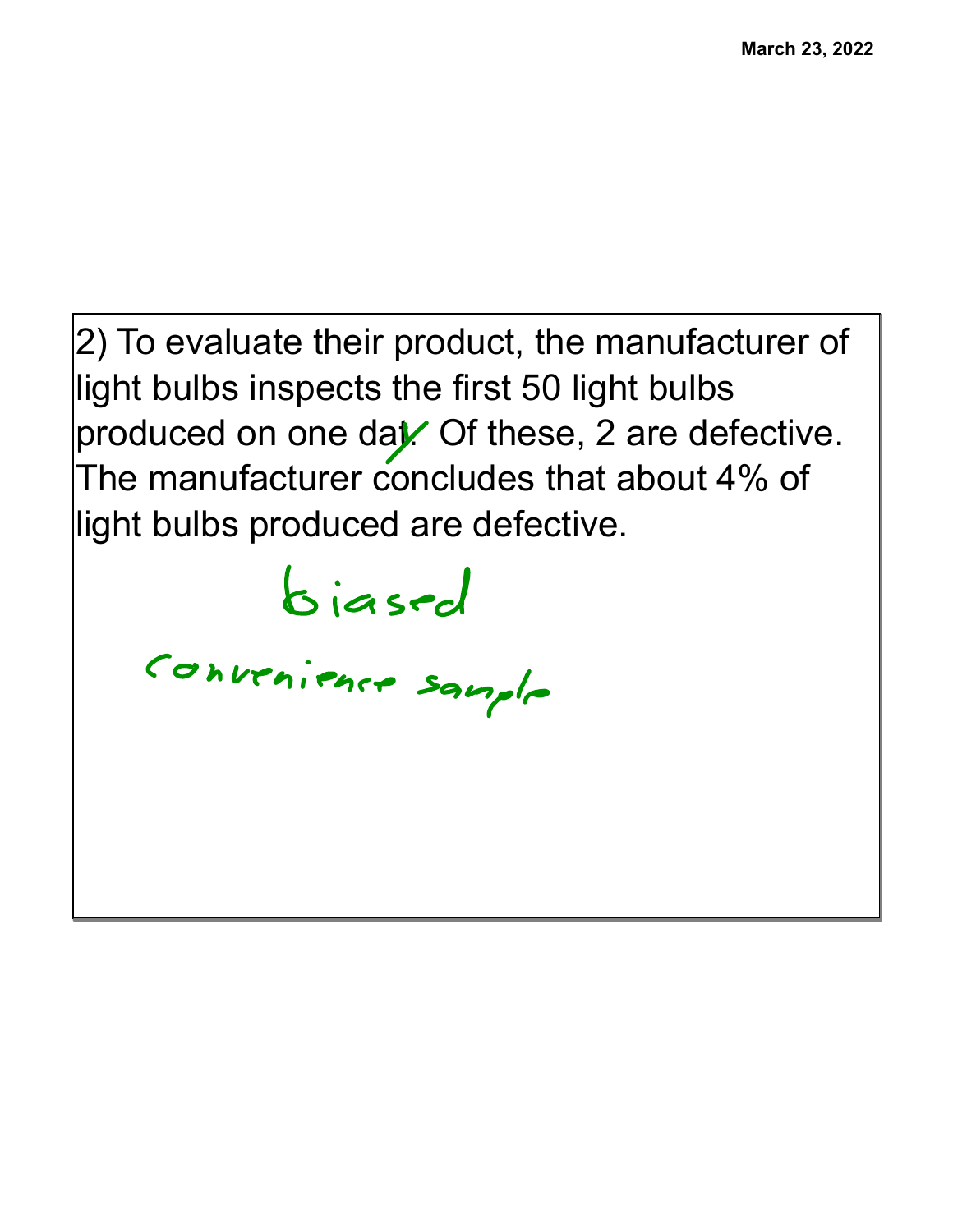3) To determine which type of pet is preferred by most customers, the manager of a pet store surveys every 15th customer that enters the store.

unbiased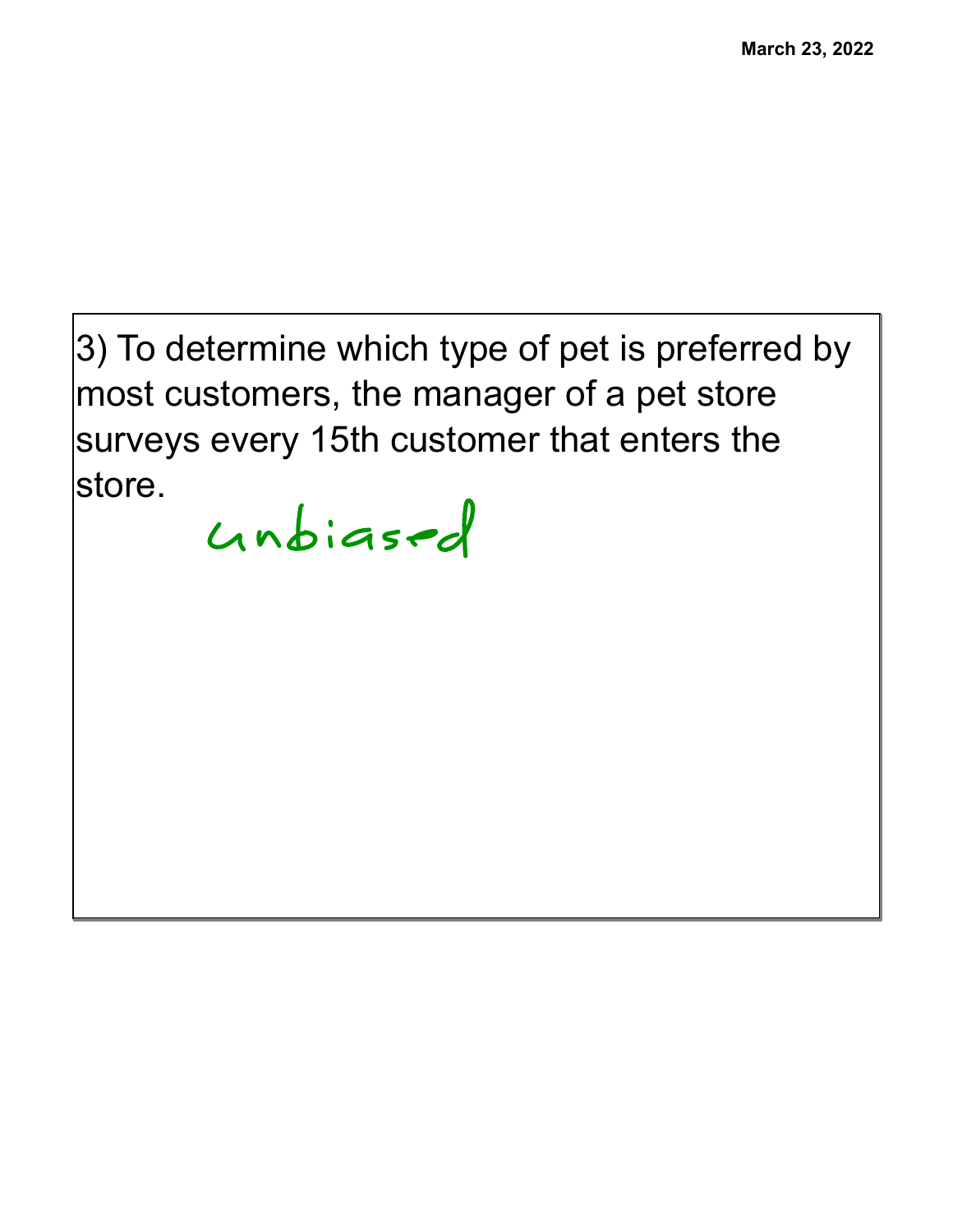```
4) To determine whether 15 boxes of porcelain
tea sets have not been cracked during shipping,
the owner of an antique store examines the first
two boxes. None of the tea sets have been
cracked, so the owner concludes that none of
the tea sets in the remaining boxes are
cracked.biased
         Convenience sample
```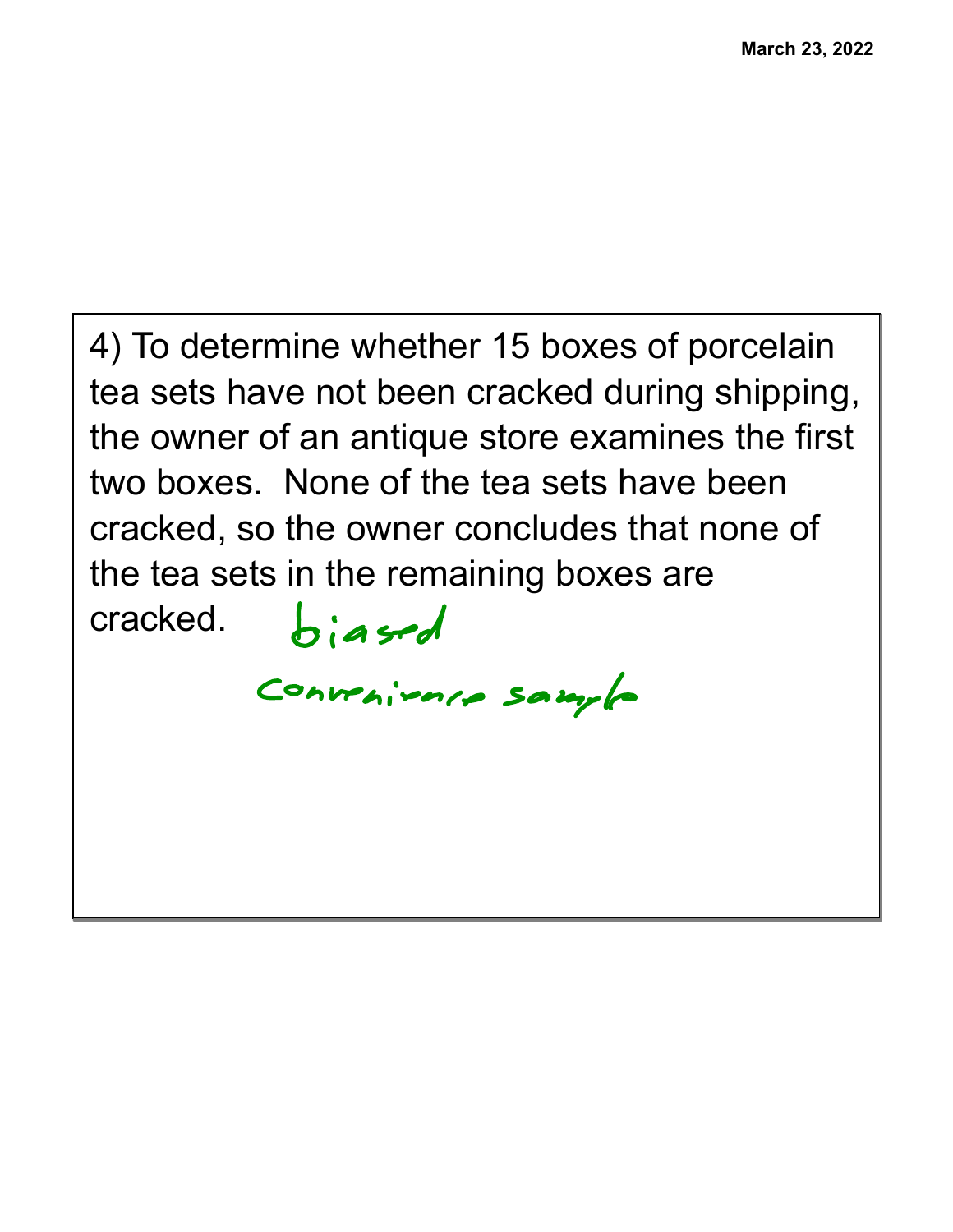5) A grocery store asked every 20th person entering the store what kind of pasta they preferred. The results are shown in the table below. If the store decides to restock their shelves with 450 boxes of pasta, how many boxes of lasagna should they order?

|     | 50<br>$\sqrt{5}$                |
|-----|---------------------------------|
|     | $\overline{\mathcal{C}}$<br>150 |
|     | $\overline{1}$                  |
|     |                                 |
| 150 | 37                              |
|     | 132 boxes                       |
|     |                                 |
|     |                                 |
|     |                                 |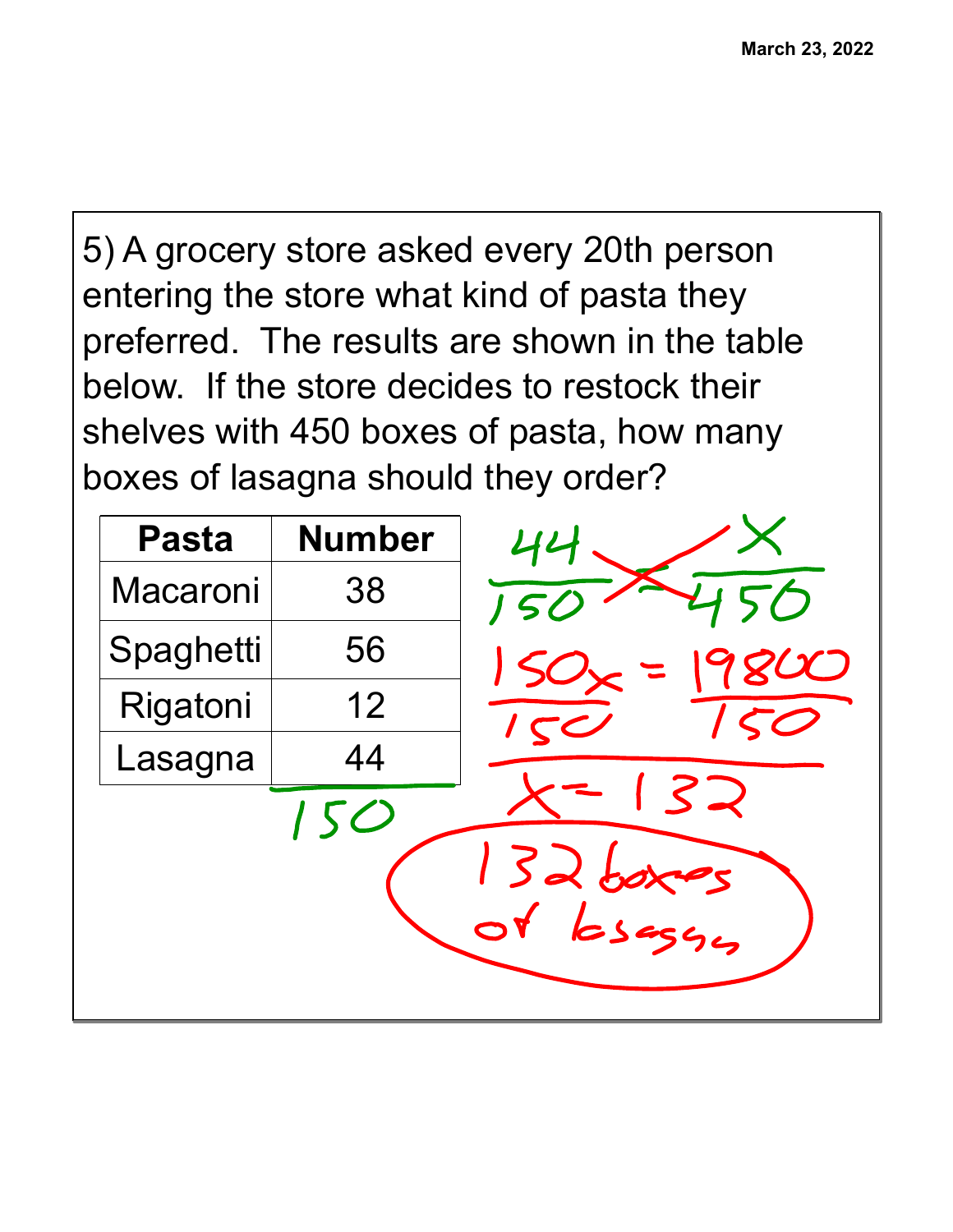#### **Lesson Quiz**